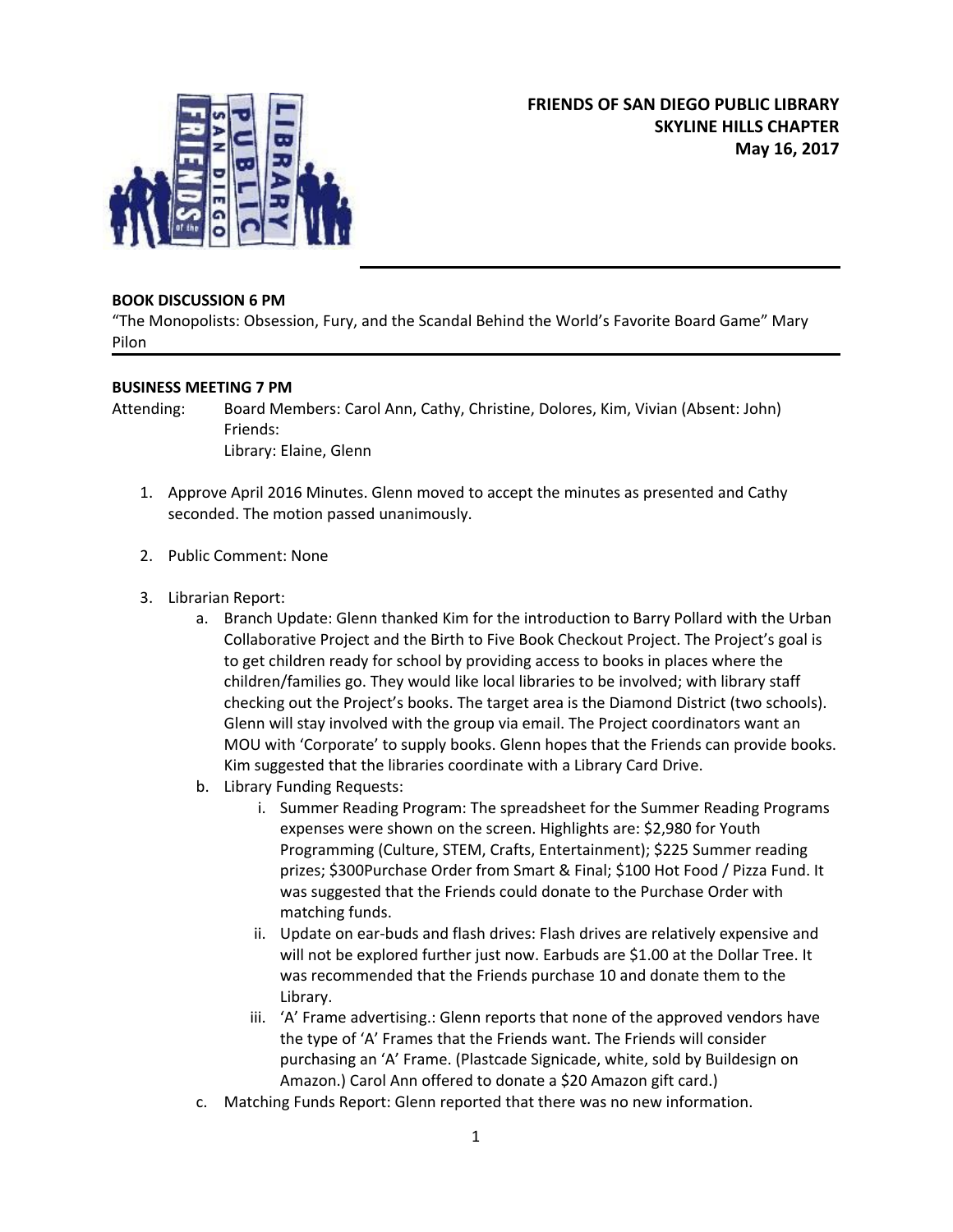- d. Status of Friends' storage in staff room: The Library will provide a 2-drawer rolling file cabinet and stow it in the staff room for the Friends to use. (Staples, \$59.95)
- e. Music Programs: Glenn reported that Dr. Mitsuo Tomita coordinates with musicians to perform at no cost (a copy of Dr. Tomita's May 15, 2017 email to Glenn was handed out at the meeting. It contains information about the possibilities.) The program is free but the Friends may offer a \$20 stipend to the musicians to pay for gas. Elaine has already put the first program on the Library calendar: a violin & cello duo. The Friends will help publicize.
- 4. TREASURER'S / MEMBERSHIP REPORTS
	- a. Income / Expense / Bank Balance: Christine reported \$252.99 in income, and .44c in expenses. The bank balance is \$4511.20.
	- b. Changing Bank Account: Kim moved to move the current Bank of America bank account to a local Credit Union. The only cost should be the printing of new checks. The move will have to be coordinated among the signers of the account and should occur on July 1. 2017 (beginning of our fiscal year). Carol Ann seconded the motion. It passed unanimously.
	- c. Proposed 2017-18 Budget deferred to next meeting
	- d. Printer Funding Request: After discussion, Christine moved to have the Friends purchase an Epson Workforce Printer ET from Amazon; not to exceed \$350. It was seconded by Glenn and passed unanimously.
	- e. Bookstore Report
		- i. Online book sale contract: The contract options presented by Lorenzo are to either sell books to him at \$1.50 each, or to receive 25% of the e-bay sales price when the book sells. The Friends were fine with the simpler reporting, and also with the proprietary details of Lorenzo's business. Chris moved to accept the contract with the 25% option, giving Lorenzo exclusive second right of refusal (after the Library). Dolores seconded the motion and it passed unanimously.
	- f. Membership Report deferred to next meeting
- 5. OUTREACH / COMMUNICATION
	- a. Skyline/Paradise Hills Community Planning Group Meeting deferred to next meeting
	- b. Other meeting attended by Friends members: Cathy invited us all to dinner and a movie at her Church at 3025 Fir Street. The dinner is a fish fry and the movie is "War Room."
	- c. Cathy also reported that the City had decided to name the local police substation after policeman Archie C. Buggs.
- 6. ADMINISTRATION / OTHER BUSINESS deferred to next meeting

The meeting was adjourned at 8:21 PM

Carol Ann Flanagan Secretary [carolannflanagan@icloud.com](mailto:carolannflanagan@icloud.com)

NEXT MEETING: TUESDAY, JUNE 21, 2017

6 PM Book Discussion: "Treasure Island" by Robert Louis Stevenson